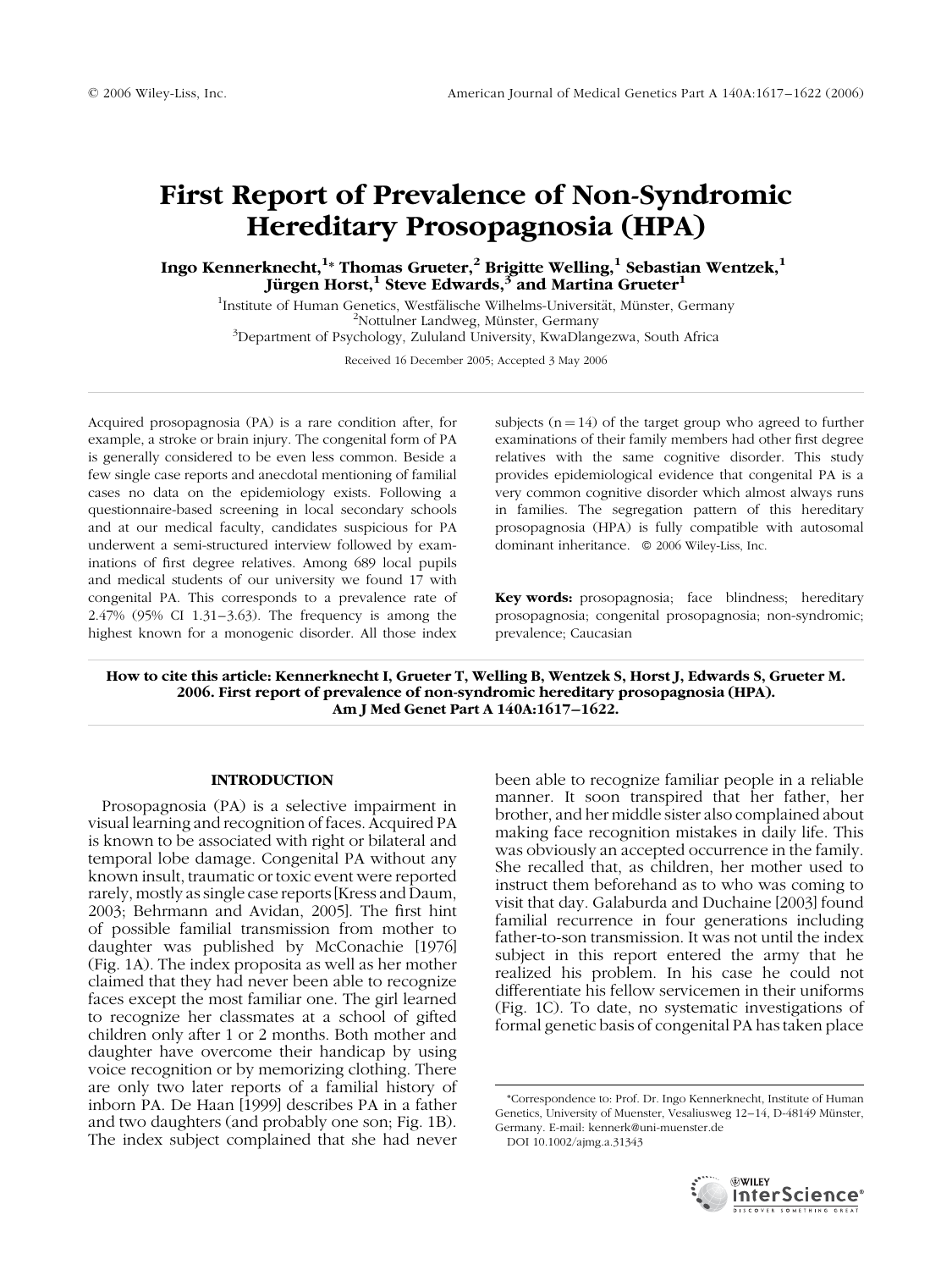

FIG. 1. Synopsis of all reports on familial recurrence of prosopagnosia (PA). Pedigrees A–C are constructed according to the data given in the original articles. Arrows indicate the index subject and filled symbols prosopagnosics. All traits are compatible with simple autosomal dominant inheritance. A: First hint of hereditary PA in mother and daughter (only child) as described by McConachie [1976]. B: A second report is by de Haan [1999] of recurrent PA in a father and two daughters. C: Third report of familial recurrence in four generations by Galaburda and Duchaine [2003]. D: Example of an own observation of a German family with PA in three generations including both sexes, half-sibs and repeated father-to-son transmissions.

and no entries exist in OMIM (TM) database (Online Mendelian Inheritance in Man, http:// www.ncbi.nlm.nih.gov/Omim/).

There is no generally accepted standard for the designation of different types of PA. The terms ''congenital,'' ''developmental,'' and ''childhood PA'' were used differently in the past. However, these terms just regard the time of onset such as ''congenital PA'' [Ariel and Sadeh, 1996; Hasson et al., 2003; Behrmann and Avidan, 2005], or ''childhood PA'' [Young and Ellis, 1989], the pathogenesis such as ''developmental prosopagnosia'' [McConachie, 1976; de Haan and Campbell, 1991; Temple, 1992; Bentin et al., 1999; de Haan, 1999; de Gelder and Rouw, 2000; Jones and Tranel, 2001; Nunn et al., 2001; Kress and Daum, 2003; Duchaine et al., 2003a], or the consequence of brain injury or encephalitis, such as "acquired prosopagnosia." The term "congenital'' only means present at birth; it defines the time of onset but not the etiology which could be hereditary (ab ovo) or acquired during delivery (e.g., perinatal asphyxia). The same is true for ''developmental or childhood prosopagnosia'' which may also be hereditary or acquired.

A critical review of the literature on congenital/ developmental PA [Kennerknecht et al., 2002; Grueter et al., 2006], indicate that there are two main types: (a) cases of the acquired form and (b) hereditary cases of PA. The latter might be

1618 KENNERKNECHT ET AL.

monosymptomatic (i.e., non-syndromal) or syndromal with concurrent neurodevelopmental disorders such as Asperger syndrome [Kracke, 1994; Pietz et al., 2003; Duchaine et al., 2003b; Ellis et al., 2005]. The congenital type is defined on the basis of familial recurrence which we therefore called hereditary prosopagnosia (HPA) [Kennerknecht et al., 2002; Grueter et al., 2006]. From a formal genetic point of view the hereditary type can also be a single case in a family, for example, due to a de novo mutation or an ''isolated familial'' case. However, no systematic investigations have been reported. The acquired and hereditary types can have a very early onset (i.e., congenital) or in childhood (i.e., developmental). We assume that a late-onset PA represents only the acquired type.

Meanwhile we are aware of more than 200 persons with PA and more than 40 families. They were ascertained by personal acquaintance, by providing an internet portal and further by response to reports of our project in mass media. In a pilot study we found among 90 sibs, from 6 unrelated families, 31 had PA (20 females, 11 males) [Grueter, 2004]. There is always vertical segregation, involving both sexes and father-to-son transmissions and no skipping of generations which is compatible with autosomal dominant inheritance (e.g., Fig. 1D). In order to assess the diagnoses more objectively we extended our studies. Eight out of thirty-eight with HPA, from seven different families, agreed to in-depth testing. The testing included the Warrington Recognition Memory Test for Faces (RMF) [Warrington, 1984], famous and family faces tests, learning tests for internal and external facial features, and a measure of mental imagery for face and non-face images. The results of these tests supported the data of the individual interviews as was true with the respective familial segregation data. Thus since the eight tested individuals were randomly chosen, it is likely that the others with HPA may show a similar pattern of face recognition ability [Grueter et al., 2006].

In previous studies those diagnosed with PA were ascertained by chance. This is the first reported systematic search done in circumscriptive collections. Here, we present evidence that HPA is a common cognitive dysfunction and one of the most frequent monogenic disorders in humans.

#### MATERIALS AND METHODS

#### Subject Selection and Questionnaire Administration

This study was conducted with ethical committee approval from the University of Münster, protocol No 3XKenn2, ''Genotype/phenotype correlation of PA (syn. *face blindness*)." Subjects were recruited, with informed consent, by questionnaire-based screening in three local secondary schools (final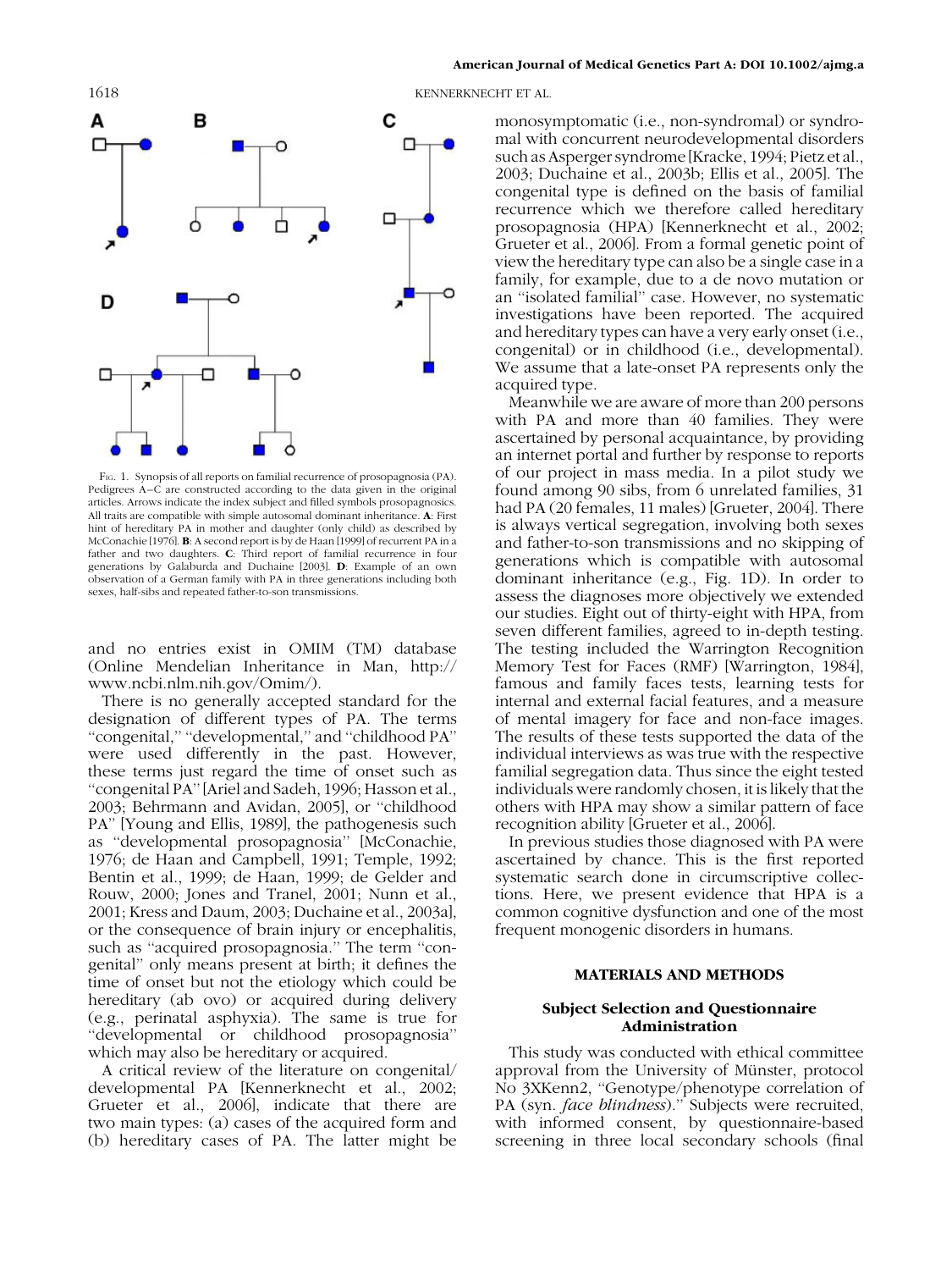PREVALENCE OF HEREDITARY PROSOPAGNOSIA 1619

TABLE I. Synopsis of the Questionnaire-Based Screening and Semi-Structured Interviews for Prosopagnosia in a Caucasian Population

| Questionnaires |        |       | Highly suspicious for prosopagnosia |        |       | Subjects agreeing |        |       | Diagnosis of prosopagnosia established by successive |        |       |             |               |
|----------------|--------|-------|-------------------------------------|--------|-------|-------------------|--------|-------|------------------------------------------------------|--------|-------|-------------|---------------|
| completed      |        |       | by questionnaire-based screening    |        |       | to an interview   |        |       | semi-structured interview (for details see Table II) |        |       |             |               |
| Male           | Female | Total | Male                                | Female | Total | Male              | Female | Total | Male                                                 | Female | Total | Prevalence  | 95% CI        |
| (N)            | (N)    | N)    | (N)                                 | (N)    | (N)   | (N)               | (N)    | (N)   | (N)                                                  | (N)    | (N)   | rate $(\%)$ |               |
| 266            | 423    | 689   | 25                                  | 40     | 65    | 19                | 24     | 43    |                                                      |        |       | 2.47        | $1.31 - 3.63$ |

Around 750 questionnaires were distributed. The return rate was 689 (92%).

2 years) and among first year medical students from our university. Only after completing the questionnaire did the pupils and students get more detailed information on the project. The same questionnaire was subsequently sent to family members of the index subjects (Survey instrument, in German, available from author on request). All of those highly suspicious for PA from the screening results were asked if they were willing to undergo a semistructured interview (at least 1 hr) in person or by phone.

#### Data Analysis

The following questionnaire data were collected: integrity of visual input; frequency of contact with other people; sense of orientation in cities, buildings, and nature; differentiation of common animal and plant species (inter/intra class object differentiation); recognition of other persons in a variety of situations; behavior in meetings with known and unknown people.

''Highly suspicious'' was assumed if the questionnaire documented: (1) anamnestic data excluding any event of brain damage (perinatal asphyxia, epileptic attack, meningitis, injuries, brain surgery) or neurological or psychiatric disorders; (2) severe problems recognizing familiar faces or of faces outside of the normal context, for example, a colleague in a restaurant in the evening or a neighbor at the station; (3) inability to decide whether a face is familiar, including false positive and negative decisions, for example, that a stranger is falsely recognized as familiar, and that a familiar person was classified as unknown. In general, we find that those with PA suffer from a felt uncertainty of face recognition. They have trouble reaching a sufficient level of confidence in the known/unknown decision. (4) Prolonged decision time for recognition seems to be a consequence of the lack of face recognition confidence, as is (5) poor face memory after brief contact. (6) Development of adaptive strategies appears common: for example, not going to places where other people could be met unexpectedly, or being first to an appointment, or the habit of appearing absent-minded or looking to the ground when walking down the street;  $(7)$  as well as heavily relying on non-facial features for person recognition like voice, gait, accessories, hair, haircut

etc., and (8) a family history of at least one affected first degree relative. Diagnosis was established by a semi-structured diagnostic interview (at least 1 hr).

#### RESULTS

Screening questionnaires were completed by 689 out of approximately 750 apparently unrelated subjects (return rate 92%; Table I). Sixty-five persons were rated ''highly suspicious,'' forty-three were available for an in-depth interview. The diagnosis of PA was established in 17 individuals (6 males and 11 females). The prevalence of PA is 2.47% (95% CI 1.31–3.63). The frequency—at least in this population—is among the highest known for a monogenic disorder. The probability that subjects with the acquired form of PA were included coincidentally was minimized by assessing at least one first degree relative in all 14 out of 17 index subjects who allowed further interrogations.

Table II shows the characteristic symptoms of hereditary PA. Our interviews documented a variety of impressive qualitative differences. All affected persons have a similar, characteristic pattern of symptoms. Therefore, we assume that HPA is a single, well-defined entity. Nearly all affected persons report a problem in deciding immediately, whether a face is known. In many cases, they cannot decide this question at all and report an agonizing uncertainty in social situations which require visual recognition of faces in the absence of other clues. Many complain about a lack of or presence of coarse mental images of persons, animals, and objects. They cannot image the faces of close relatives, and cannot recall mental images of trees, leaves, or birds. Many also complain of problems in following TV programs or movies, because they cannot tell similar actors apart. However, most affected persons report no problems with the assessment of facial expressions. Quite notably, most persons with PA do not feel the need or even the inclination to look into the face of people they talk with. Some state that they have taken up this habit deliberately, because they learned that other people expected it from them. None of those with PA showed signs of an ''autism spectrum disorder.''

We found secondary behavioral adaptations in all affected persons. A detailed analysis showed three distinct strategies: a compensation strategy, an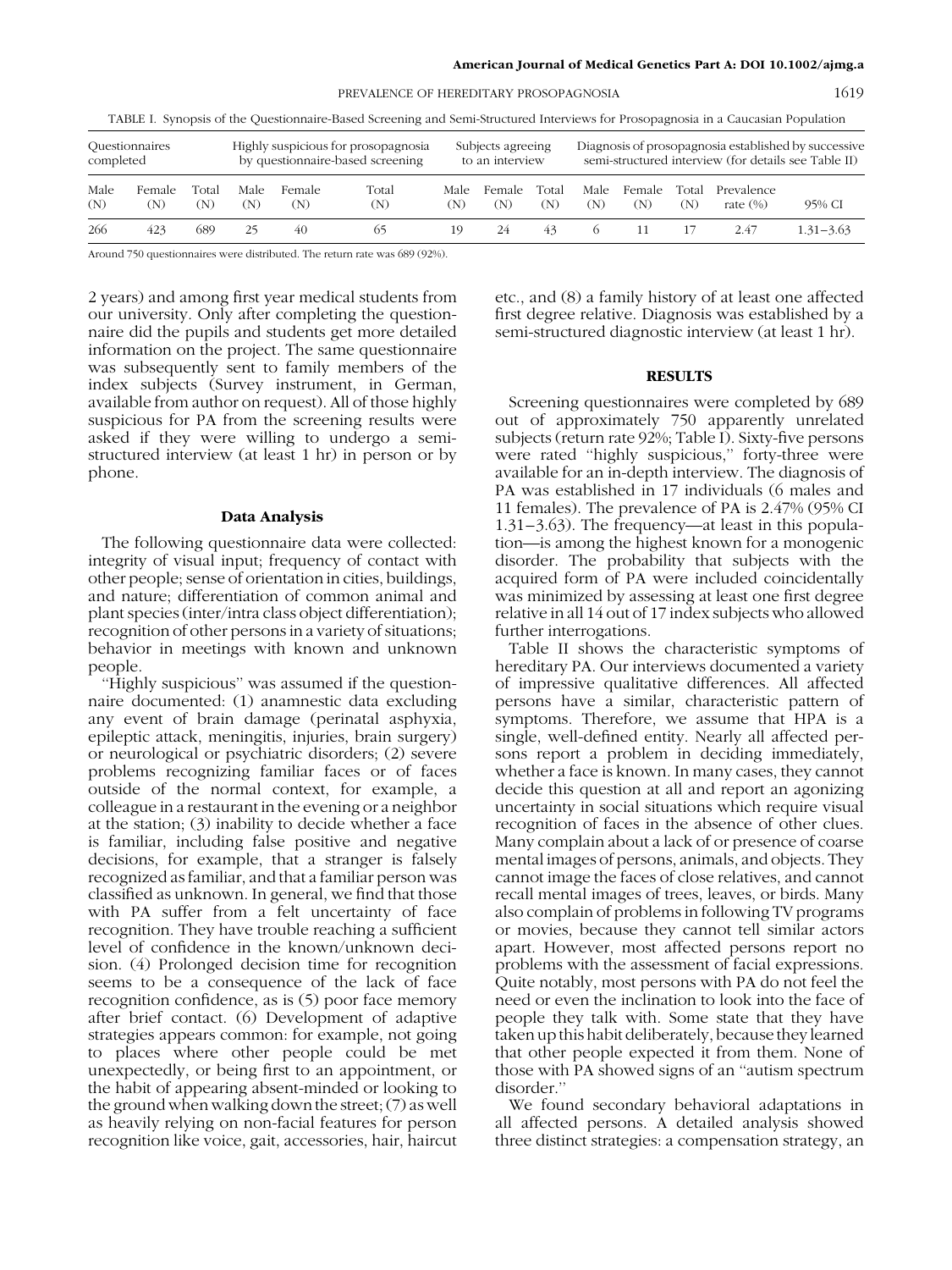#### 1620 KENNERKNECHT ET AL.

| TABLE II. Test Items Assessed by Questionnaire-Based Screening and Individual Interviews Regarding Facial Recognition |  |
|-----------------------------------------------------------------------------------------------------------------------|--|
| and Object Recognition                                                                                                |  |

|                                                                   | Target group $N = 176$ males/11 females Controls $N = 26$ 13 males/13 females<br>mean age 19.6 years $SD \pm 3.5$ years | mean age 21.0 years $SD \pm 3.1$ years |
|-------------------------------------------------------------------|-------------------------------------------------------------------------------------------------------------------------|----------------------------------------|
| Key manifestations                                                |                                                                                                                         |                                        |
| False negative and false positive recognition events              | 17/17                                                                                                                   | 1/26                                   |
| Prolonged face recognition time                                   | 17/17                                                                                                                   | 4/26                                   |
| Prolonged face learning time                                      | 17/17                                                                                                                   | 3/26                                   |
| Development of adaptive behavior                                  | 17/17                                                                                                                   | 0/25                                   |
| Use of explicit learning strategies for visual person recognition | 15/15                                                                                                                   | 0/25                                   |
| Early onset (congenital)                                          | 17/17                                                                                                                   | 0/26                                   |
| Affected first degree relatives                                   | 14/14                                                                                                                   | 0/26                                   |
| Facultative symptoms                                              |                                                                                                                         |                                        |
| No gaze contact necessary                                         | 6/17                                                                                                                    | 4/26                                   |
| Impaired visual recognition of objects and scenes                 | 9/15                                                                                                                    | 2/26                                   |
| Poor orientation in unknown environments                          | 12/17                                                                                                                   | 7/26                                   |
| Unimpaired functions in those with prosopagnosia                  |                                                                                                                         |                                        |
| Recognition of facial emotions                                    | 15/16                                                                                                                   | 26/26                                  |
| Judgment of facial attractiveness                                 | 14/14                                                                                                                   | 24/25                                  |
| Recognition of gender from faces                                  | 12/12                                                                                                                   | 23/25                                  |
| Recognition of persons from non-facial clues                      | 17/17                                                                                                                   | 24/24                                  |

Total frequencies of less than 17 or 26, denotes that we have information on this topic from only less than the total study group, respectively.

explanation strategy, and an avoidance strategy. We define compensational behavior as the attempt to recognize people by means other than their face. Most affected persons name voice, gait, bearing, favorite clothing, hair color, and style, accessories such as earrings or glasses as their favorite means of recognition. Others include the laugh, teeth, shoes, or the typical facial expression. People with HPA recognize other people readily in their usual settings, because they expect to meet them there. Explanatory strategies are defined as excuses or explanations for a socially inadequate behavior caused by HPA. Most affected persons have a ready set of excuses for not recognizing someone in the street, like being deep in thought, needing new glasses, being tired or distracted, or suffering from a bad headache. We define an avoidance strategy as behavior intended to avoid situations where the HPA can cause affected persons to behave in a socially inadequate or unaccepted way. Affected persons, therefore, avoid going to large functions without company, or meeting others in crowded places. All affected persons stated that they suffered from their disability to some extent, though none of them saw a doctor about it. All affected persons seem to be well integrated into society.

These behavioral adaptations are present in all affected persons studied. The exact severity of the individual cases of HPA is difficult to assess, because the adaptive behavior balances the deficit to an unknown extent. Still, our in-depth assessment showed that the underlying disorder always was fully expressed; we did not see intermediate forms. The impairments in additional family members—exclusively seen in an autosomal dominant pattern—further assists in the diagnosis of PA and especially of the hereditary form rather than the acquired form.

#### DISCUSSION

Many published reports deal with acquired PA, a few with developmental and childhood PA, and recently in an increasing number with congenital PA. Subjects with acquired PA are more easily assessed because of the sudden loss of a socially important function. Those with the congenital type have been conditionally instructed from the very beginning with compensatory strategies. Many of them had not realized that they were dealing with a specific dysfunction. They have learned to recognize people from voice, gait, habits, gestalt, clothing, accessories, name, and other non-facial cues. This could explain why this kind of cognitive impairment is largely unknown to lay persons or even to physicians other than neurologists and psychiatrists.

The crucial point is the diagnosis of congenital PA. Despite a variety of face recognition tests, there are no established diagnostic tools for PA. Some tests such as the Benton Facial Recognition Test (BFRT) [Benton et al., 1983], have been shown to be insufficiently face specific [Duchaine and Weidenfeld, 2003]. In a first case study with in-depth-testing of eight subjects with hereditary PA (with at least one first-degree prosopagnosic relative) we could show that they were impaired on one or more of the following tests: Warrington Recognition Memory Test for Faces (RMF) [Warrington, 1984], famous and family faces tests, learning tests for internal and external facial features (Cardiff Repeated Recognition Test for Faces), and a modified version of the Marks Vividness of Visual Imagery Questionnaire (VVIQ) as a measure of mental imagery for face and non-face images [Grueter et al., 2006]. However, these time-consuming tests are not suitable for large scale screening for the prevalence of PA. As these functional tests supported all our primary diagnoses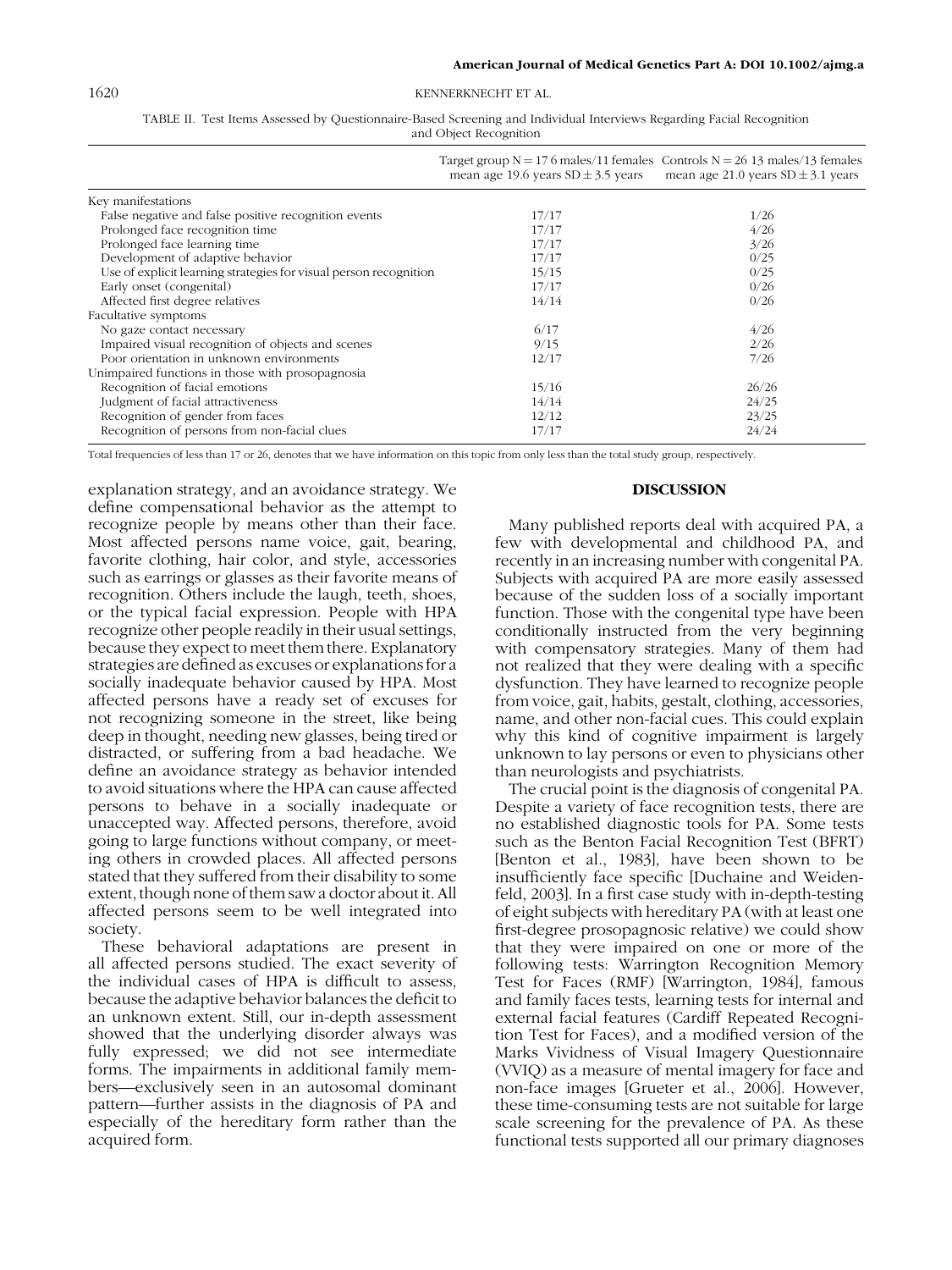#### PREVALENCE OF HEREDITARY PROSOPAGNOSIA 1621

derived by a questionnaire-based screening of subjects and a successive semi-structured interview, we used the latter approach to estimate the prevalence of congenital PA. As we only interviewed participants who were rated ''highly suspicious'' from their screening questionnaires, there may be more participants with PA. Our data, therefore, documented only the minimal prevalence. Prima vista, we are not aware of a selection bias as questionnaires were distributed to all pupils/ students of the same school year/semester. However, we do not know the rate of PA in those who refused to fill in the questionnaire. Even if there would be a positive or negative selection bias this would rather increase than significantly decrease the frequency: this is based on the assumption that those with PA might be afraid of being detected. It should be noted that a questionnaire by itself is not valid for diagnosing congenital PA, because it is not evaluated by interviews of the total collection. The diagnosis must also be based on the semi-structured interview, which must cover all important aspects of the disorder presented above.

McConachie stated [1976]: ''Perhaps the condition is more common than is presently thought.'' Our recent collection of families indicates that congenital PA seems to be a very common inherited cognitive disorder [Kennerknecht et al., 2002; Grueter et al., 2006]. Although agnostic impairment forms a central aspect in affected relatives, familial occurrence is not obviously registered among family members with PA. Whenever family members were available for interviews we always found one or more affected relatives. There is no pointer to an incomplete penetrance. Hence, admixture of sporadic cases (acquired PA) is obviously not significant as the sporadic cases (non-hereditary or new mutations/ isolated familial) can easily be discerned because both parents are unaffected.

The simple familial segregation pattern of HPA is surprising with respect to the complex organization of the visual cortex. It is generally thought that functional maps are formed during development and are refined by individual visual experience [Crowley and Katz, 2000]. It could be shown that not only global morphometric brain measures such as total gray and white matter as in NMR studies on humans [Baare et al., 2001] but also visual fine structures as in 2-deoxyglucose autoradiographs of cat brains [Kaschube et al., 2002] can be under substantial genetic control.

Whether PA is a single trait or a cluster of related subtypes with distinct etiologies remains an open question. The subjects show very similar symptoms, but we are aware of some intra—and interfamilial variability. Whether this is due to their individual history with, for example, different avoidance or compensation strategies is unknown. Genetic dissection will show whether the suggested phenotypic

variability is due to pleiotropic and/or heterogenic gene effects. Hence, those with isolated congenital PA, where only the module for face recognition is deleted, will be of high interest for providing insight into the process of face recognition and may serve for further detailed molecular genetic and neurophysiological studies (i.e., phenotype–genotype correlation) as well as for computational modeling of improved face recognition models and computer based face recognition.

In congenital PA, individual face recognition is strongly affected, while the processing of other facial information like gender, age, and emotional expression are much less reduced of at all. This supports the "classical" theory of face recognition [Bruce and Young, 1986; Ellis and Lewis, 2001] which postulates that facial information like identity, gender, age, and emotional expression are processed independently of one another.

Congenital PA is the only known monogenic dysfunction of a higher cognitive visual skill. Among more than 90 different cognitive functions (e.g., musical mind, absolute pitch) and dysfunctions (e.g., agraphia, dyscalculia, dyslexia) related to specific cognitive behavioral and neurological disorders we could only find a few monosymptomatic conditions in the OMIM database (http:// www.ncbi.nlm.nih.gov/Omim/) with proven or suggested heredity: perfect musical pitch, syn. absolute pitch [OMIM 6159300]; specific language impairment (SLI) [OMIM 602081]; specific dyslexia, syn. word- blindness (DYX1, [OMIM 127700], DYX2 [OMIM 600202], DYX3 [OMIM 604254], DYX5 [OMIM 606896]; DYX6 [OMIM 606616], DYX8 [OMIM 608995], DYX9 [OMIM 300509]), familial developmental dysphasia [OMIM 60017]; tune deafness; syn. dysmelodia [OMIM 191200]; congenital anosmia; syn. odor blindness [OMIM 107200]; inability to smell musk [OMIM 254150]; hereditary whispering dysphonia [OMIM 193680]; indifference to pain, syn. congenital analgesia [OMIM 243000]. Gene mapping was successful, in one disorder [OMIM 602081], a single but large family in which half of the members had orofacial dyspraxia and severe speech and language impairment. A point mutation was found in the FOXP2 (forkhead box protein 2) gene co-segregating with the disorder [Lai et al., 2001]. There are several susceptibility genes described in the heterogeneous group of dyslexia with regular segregation. The resulting phenotypes do not represent this in any case.

#### **CONCLUSIONS**

Congenital PA is a very common nevertheless largely unknown dysfunction almost always running in families in a regular segregation pattern. The designation ''hereditary'' can be used synonymously. The affected persons are only occasionally aware of